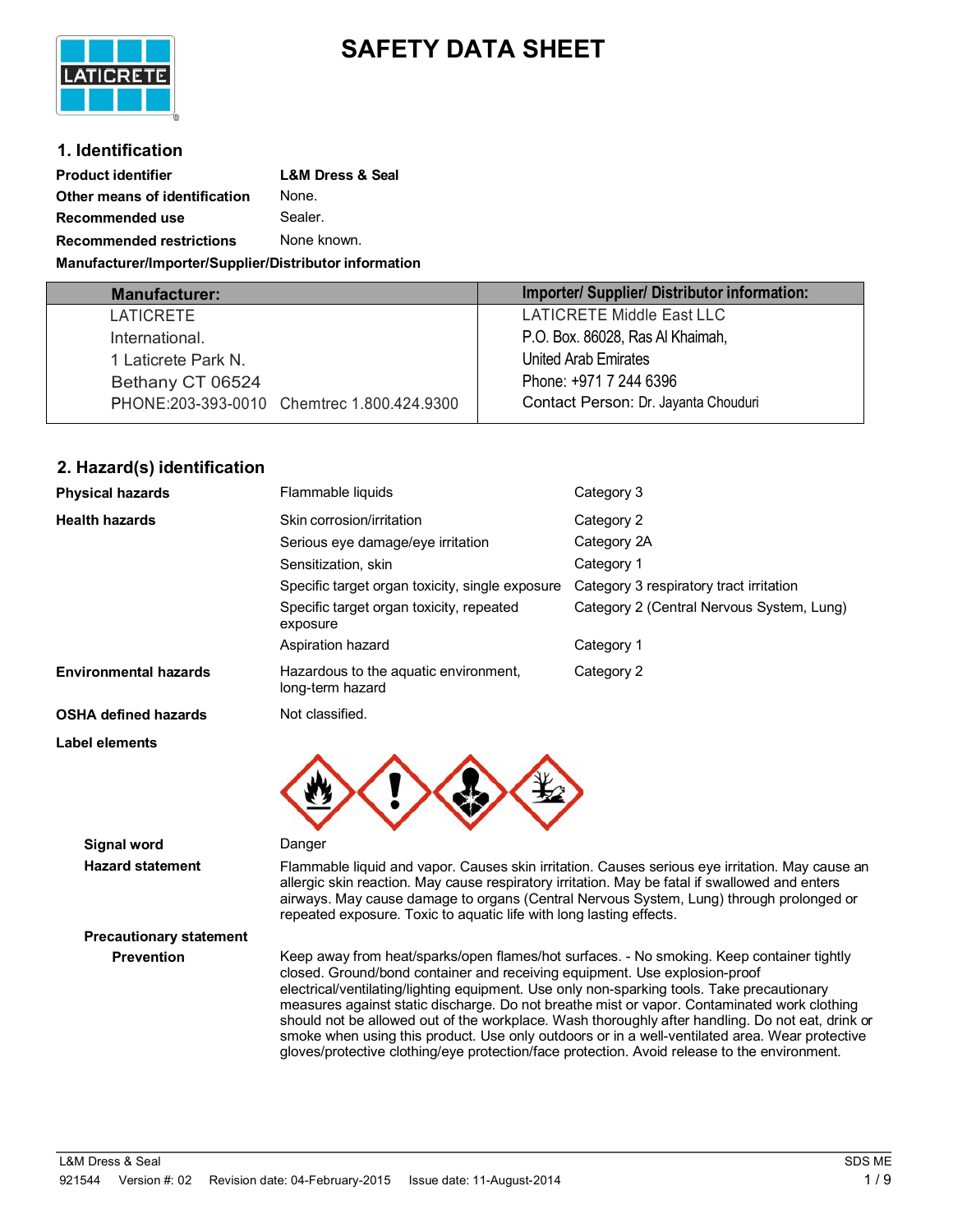| <b>Response</b>                              | If on skin (or hair): Take off immediately all contaminated clothing. Rinse skin with water/shower.                                                                                                                                                                                                                                                                                                                                                                         |
|----------------------------------------------|-----------------------------------------------------------------------------------------------------------------------------------------------------------------------------------------------------------------------------------------------------------------------------------------------------------------------------------------------------------------------------------------------------------------------------------------------------------------------------|
|                                              | If skin irritation or rash occurs: Get medical advice/attention. If in eyes: Rinse cautiously with<br>water for several minutes. Remove contact lenses, if present and easy to do. Continue rinsing. If<br>eye irritation persists: Get medical advice/attention. If inhaled: Remove person to fresh air and<br>keep comfortable for breathing. Call a poison center/doctor if you feel unwell. If swallowed:<br>Immediately call a poison center/doctor. Collect spillage. |
| <b>Storage</b>                               | Store in a well-ventilated place. Keep container tightly closed. Keep cool. Store locked up.                                                                                                                                                                                                                                                                                                                                                                                |
| <b>Disposal</b>                              | Dispose of contents/container in accordance with local/regional/national/international regulations.                                                                                                                                                                                                                                                                                                                                                                         |
| Hazard(s) not otherwise<br>classified (HNOC) | Static accumulating flammable liquid can become electrostatically charged even in bonded and<br>grounded equipment.                                                                                                                                                                                                                                                                                                                                                         |
|                                              |                                                                                                                                                                                                                                                                                                                                                                                                                                                                             |

# **3. Composition/information on ingredients**

#### **Mixtures**

| <b>Chemical name</b>                            | <b>CAS number</b> | %            |  |
|-------------------------------------------------|-------------------|--------------|--|
| Solvent naphtha (pertroleum),<br>light aromatic | 64742-95-6        | $25 - 32$    |  |
| 1,2,4-Trimethylbenzene                          | $95 - 63 - 6$     | $20 - 23$    |  |
| Solvent naphtha (petroleum),<br>medium aliph.   | 64742-88-7        | $3 - 8$      |  |
| Xylene                                          | 1330-20-7         | $1 - 3$      |  |
| Cumene                                          | $98 - 82 - 8$     | $0.1 - 1$    |  |
| Hydroxyphenyl - benzotriazole<br>derivatives    | 104810-48-2       | $0.1 - 0.15$ |  |
| Hydroxyphenyl-benzotriazole<br>derivatives      | 104810-47-1       | $0.1 - 0.15$ |  |

**Composition comments** All concentrations are in percent by weight unless ingredient is a gas. Gas concentrations are in percent by volume.

# **4. First-aid measures**

| <b>Inhalation</b>                                                            | Move into fresh air and keep at rest. If breathing stops, provide artificial respiration. Get medical<br>attention if any discomfort continues.                                                                  |
|------------------------------------------------------------------------------|------------------------------------------------------------------------------------------------------------------------------------------------------------------------------------------------------------------|
| <b>Skin contact</b>                                                          | Flush thoroughly with water for at least 15 minutes. Wash skin with soap and water. Get medical<br>attention if irritation develops and persists.                                                                |
| Eye contact                                                                  | Flush thoroughly with water for at least 15 minutes. Remove contact lenses, if present and easy to<br>do. Get medical attention immediately.                                                                     |
| Ingestion                                                                    | Immediately rinse mouth and drink plenty of water. Keep person under observation. If person<br>becomes uncomfortable take to hospital along with these instructions. Get medical attention if<br>symptoms occur. |
| <b>Most important</b><br>symptoms/effects, acute and<br>delayed              | Irritating to eyes, respiratory system and skin. Irritation of nose and throat. Irritating to mucous<br>membranes.                                                                                               |
| Indication of immediate<br>medical attention and special<br>treatment needed | Droplets of the product aspirated into the lungs through ingestion or vomiting may cause a serious<br>chemical pneumonia. Treat symptomatically.                                                                 |
| <b>General information</b>                                                   | Ensure that medical personnel are aware of the material(s) involved, and take precautions to<br>protect themselves.                                                                                              |
|                                                                              |                                                                                                                                                                                                                  |

### **5. Fire-fighting measures**

| Suitable extinguishing media                                     | Extinguish with alcohol-resistant foam, carbon dioxide or dry powder.                                                                                                                                                     |
|------------------------------------------------------------------|---------------------------------------------------------------------------------------------------------------------------------------------------------------------------------------------------------------------------|
| Unsuitable extinguishing<br>media                                | Do not use a solid water stream as it may scatter and spread fire.                                                                                                                                                        |
| Specific hazards arising from<br>the chemical                    | During fire, gases hazardous to health may be formed. Solvent vapors may form explosive<br>mixtures with air.                                                                                                             |
| Special protective equipment<br>and precautions for firefighters | Selection of respiratory protection for firefighting: follow the general fire precautions indicated in<br>the workplace. Self-contained breathing apparatus and full protective clothing must be worn in<br>case of fire. |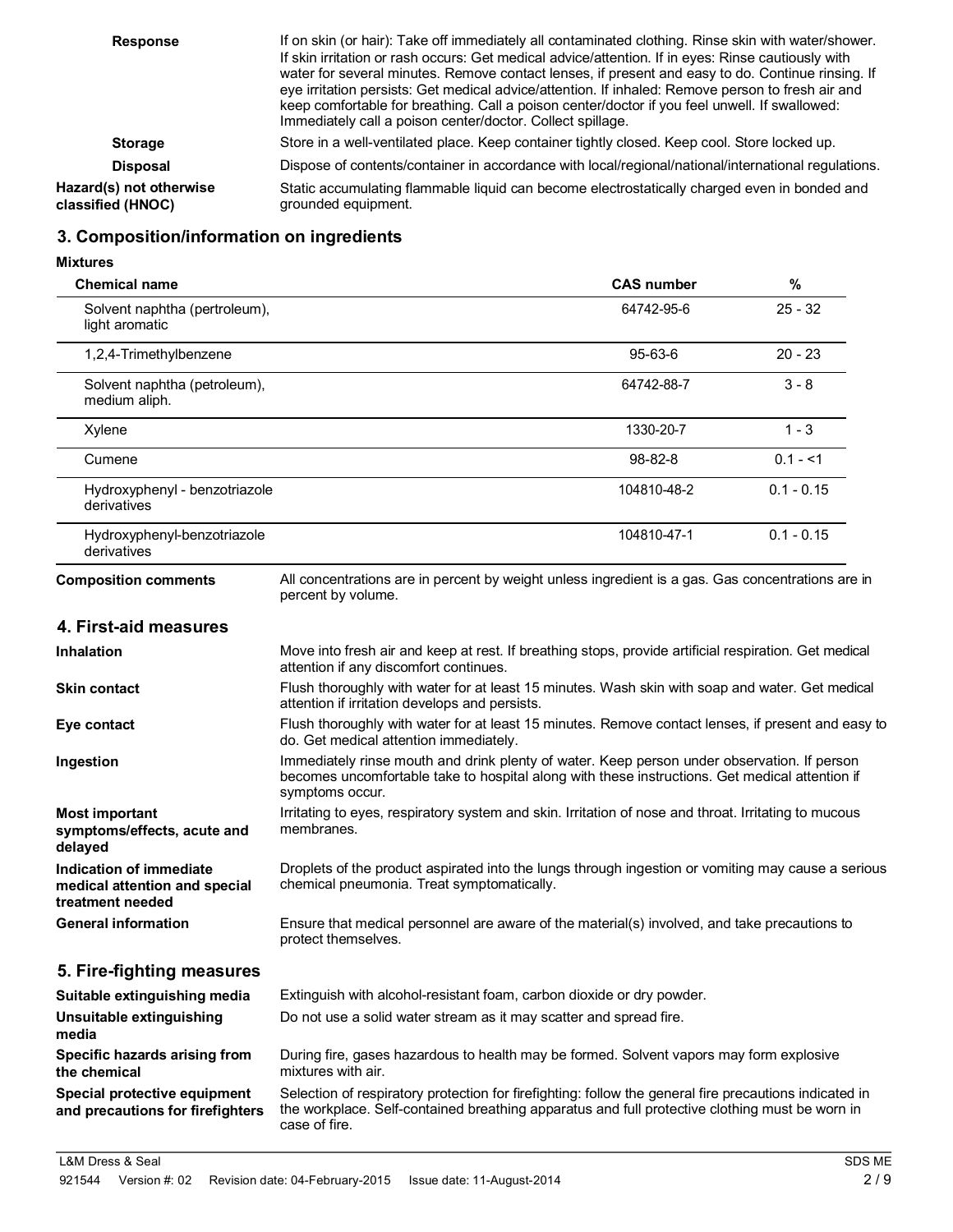| <b>Fire fighting</b>   | In case of fire and/or explosion do not breathe fumes. Wear full protective clothing, including |
|------------------------|-------------------------------------------------------------------------------------------------|
| equipment/instructions | helmet, self-contained positive pressure or pressure demand breathing apparatus, protective     |
|                        | clothing and face mask. Move containers from fire area if you can do it without risk.           |

## **6. Accidental release measures**

| Personal precautions,<br>protective equipment and<br>emergency procedures | Extinguish all ignition sources. Avoid sparks, flames, heat and smoking. Ventilate. Do not breathe<br>mist or vapor. Avoid contact with skin and eyes. Local authorities should be advised if significant<br>spillages cannot be contained. Stay upwind. Do not touch damaged containers or spilled material<br>unless wearing appropriate protective clothing. Keep people away from and upwind of spill/leak.<br>Ventilate closed spaces before entering. Use personal protection recommended in Section 8 of the<br>SDS.                                                                                  |  |
|---------------------------------------------------------------------------|--------------------------------------------------------------------------------------------------------------------------------------------------------------------------------------------------------------------------------------------------------------------------------------------------------------------------------------------------------------------------------------------------------------------------------------------------------------------------------------------------------------------------------------------------------------------------------------------------------------|--|
| Methods and materials for<br>containment and cleaning up                  | ELIMINATE all ignition sources (no smoking, flares, sparks or flames in immediate area). Stop the<br>flow of material, if this is without risk. Prevent entry into waterways, sewers, basements or confined<br>areas. Keep combustibles (wood, paper, oil, etc.) away from spilled material. This product is<br>miscible in water.                                                                                                                                                                                                                                                                           |  |
|                                                                           | Large Spills: Dike the spilled material, where this is possible. Following product recovery, flush<br>area with water. Cover with plastic sheet to prevent spreading. Absorb spillage with<br>non-combustible, absorbent material.                                                                                                                                                                                                                                                                                                                                                                           |  |
|                                                                           | Small Spills: Clean surface thoroughly to remove residual contamination.                                                                                                                                                                                                                                                                                                                                                                                                                                                                                                                                     |  |
|                                                                           | Never return spills in original containers for re-use.                                                                                                                                                                                                                                                                                                                                                                                                                                                                                                                                                       |  |
| <b>Environmental precautions</b>                                          | Prevent further leakage or spillage if safe to do so. Do not contaminate water.                                                                                                                                                                                                                                                                                                                                                                                                                                                                                                                              |  |
| 7. Handling and storage                                                   |                                                                                                                                                                                                                                                                                                                                                                                                                                                                                                                                                                                                              |  |
| Precautions for safe handling                                             | The product is flammable, and heating may generate vapors which may form explosive vapor/air<br>mixtures. Do not handle or store near an open flame, heat or other sources of ignition. Do not<br>breathe mist or vapor. Avoid contact with skin, eyes and clothing. Do not smoke. Take<br>precautionary measures against static discharges. All equipment used when handling the product<br>must be grounded. Use non-sparking tools and explosion-proof equipment. Use only in<br>well-ventilated areas. Avoid prolonged exposure. Wash thoroughly after handling. Handle and<br>open container with care. |  |
| Conditions for safe storage,<br>including any incompatibilities           | Follow rules for flammable liquids. Keep away from heat, sparks and open flame. Store in cool<br>place. Keep in a well-ventilated place. Keep container tightly closed. Keep in an area equipped<br>with sprinklers. Keep this material away from food, drink and animal feed. Use care in<br>handling/storage. Keep away from sources of ignition - No smoking.                                                                                                                                                                                                                                             |  |

# **8. Exposure controls/personal protection**

### **Occupational exposure limits**

## **US. OSHA Table Z-1 Limits for Air Contaminants (29 CFR 1910.1000)**

| <b>Components</b>                           | <b>Type</b> | Value              |  |
|---------------------------------------------|-------------|--------------------|--|
| Cumene (CAS 98-82-8)                        | <b>PEL</b>  | 245 mg/m3          |  |
|                                             |             | 50 ppm             |  |
| Xylene (CAS 1330-20-7)                      | <b>PEL</b>  | 435 mg/m3          |  |
|                                             |             | $100$ ppm          |  |
| <b>US. ACGIH Threshold Limit Values</b>     |             |                    |  |
| <b>Components</b>                           | <b>Type</b> | Value              |  |
| 1,2,4-Trimethylbenzene                      | <b>TWA</b>  | 25 ppm             |  |
| $(CAS 95-63-6)$                             |             |                    |  |
| Cumene (CAS 98-82-8)                        | <b>TWA</b>  | 50 ppm             |  |
| Xylene (CAS 1330-20-7)                      | STEL        | $150$ ppm          |  |
|                                             | <b>TWA</b>  | $100$ ppm          |  |
| US. NIOSH: Pocket Guide to Chemical Hazards |             |                    |  |
| <b>Components</b>                           | <b>Type</b> | Value              |  |
| 1,2,4-Trimethylbenzene<br>$(CAS 95-63-6)$   | <b>TWA</b>  | $125 \text{ mg/m}$ |  |
|                                             |             | 25 ppm             |  |
| Cumene (CAS 98-82-8)                        | <b>TWA</b>  | 245 mg/m3          |  |
|                                             |             | 50 ppm             |  |
| Xylene (CAS 1330-20-7)                      | <b>STEL</b> | 655 mg/m3          |  |
|                                             |             |                    |  |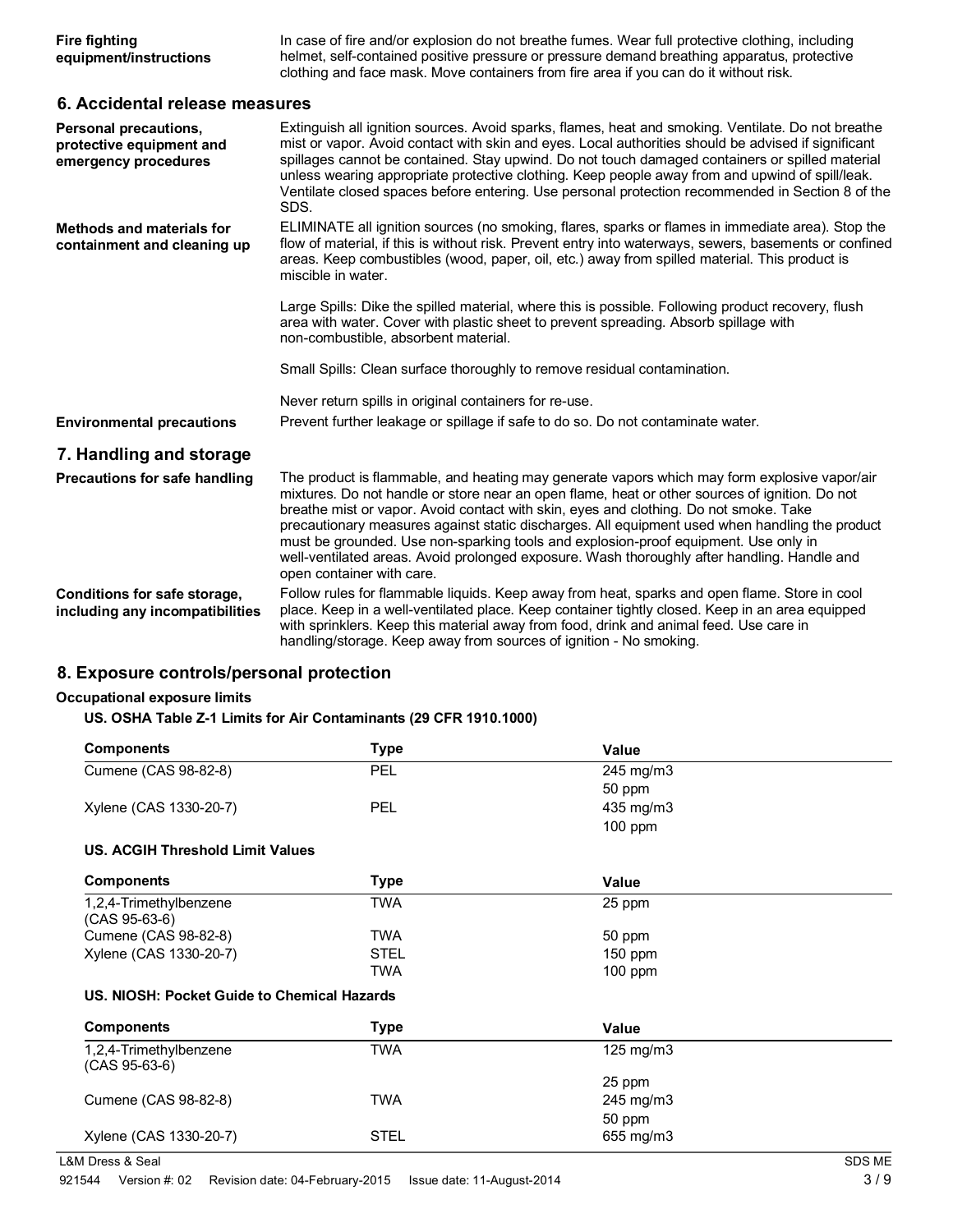#### **US. NIOSH: Pocket Guide to Chemical Hazards**

| <b>Components</b>                                                     | <b>Type</b>                                                                                                                                                                                                                                                                                                                                                                                    |                                                                      |                                   | <b>Value</b>                                                                                                                                                                                                                                                                                                                                                                                                                                                                                                                                                                                                                                                                                                                                                                                         |
|-----------------------------------------------------------------------|------------------------------------------------------------------------------------------------------------------------------------------------------------------------------------------------------------------------------------------------------------------------------------------------------------------------------------------------------------------------------------------------|----------------------------------------------------------------------|-----------------------------------|------------------------------------------------------------------------------------------------------------------------------------------------------------------------------------------------------------------------------------------------------------------------------------------------------------------------------------------------------------------------------------------------------------------------------------------------------------------------------------------------------------------------------------------------------------------------------------------------------------------------------------------------------------------------------------------------------------------------------------------------------------------------------------------------------|
|                                                                       |                                                                                                                                                                                                                                                                                                                                                                                                |                                                                      |                                   | 150 ppm                                                                                                                                                                                                                                                                                                                                                                                                                                                                                                                                                                                                                                                                                                                                                                                              |
|                                                                       | <b>TWA</b>                                                                                                                                                                                                                                                                                                                                                                                     |                                                                      |                                   | 435 mg/m3<br>$100$ ppm                                                                                                                                                                                                                                                                                                                                                                                                                                                                                                                                                                                                                                                                                                                                                                               |
| <b>Biological limit values</b>                                        |                                                                                                                                                                                                                                                                                                                                                                                                |                                                                      |                                   |                                                                                                                                                                                                                                                                                                                                                                                                                                                                                                                                                                                                                                                                                                                                                                                                      |
| <b>ACGIH Biological Exposure Indices</b>                              |                                                                                                                                                                                                                                                                                                                                                                                                |                                                                      |                                   |                                                                                                                                                                                                                                                                                                                                                                                                                                                                                                                                                                                                                                                                                                                                                                                                      |
| <b>Components</b>                                                     | <b>Value</b>                                                                                                                                                                                                                                                                                                                                                                                   | <b>Determinant</b>                                                   | <b>Specimen</b>                   | <b>Sampling Time</b>                                                                                                                                                                                                                                                                                                                                                                                                                                                                                                                                                                                                                                                                                                                                                                                 |
| Xylene (CAS 1330-20-7)                                                | $1.5$ g/g                                                                                                                                                                                                                                                                                                                                                                                      | Methylhippuric                                                       | Creatinine                        |                                                                                                                                                                                                                                                                                                                                                                                                                                                                                                                                                                                                                                                                                                                                                                                                      |
|                                                                       |                                                                                                                                                                                                                                                                                                                                                                                                | acids                                                                | in urine                          |                                                                                                                                                                                                                                                                                                                                                                                                                                                                                                                                                                                                                                                                                                                                                                                                      |
| * - For sampling details, please see the source document.             |                                                                                                                                                                                                                                                                                                                                                                                                |                                                                      |                                   |                                                                                                                                                                                                                                                                                                                                                                                                                                                                                                                                                                                                                                                                                                                                                                                                      |
| <b>Exposure guidelines</b>                                            |                                                                                                                                                                                                                                                                                                                                                                                                | Follow standard monitoring procedures.                               |                                   |                                                                                                                                                                                                                                                                                                                                                                                                                                                                                                                                                                                                                                                                                                                                                                                                      |
| US - California OELs: Skin designation                                |                                                                                                                                                                                                                                                                                                                                                                                                |                                                                      |                                   |                                                                                                                                                                                                                                                                                                                                                                                                                                                                                                                                                                                                                                                                                                                                                                                                      |
| Cumene (CAS 98-82-8)                                                  |                                                                                                                                                                                                                                                                                                                                                                                                |                                                                      | Can be absorbed through the skin. |                                                                                                                                                                                                                                                                                                                                                                                                                                                                                                                                                                                                                                                                                                                                                                                                      |
| US - Minnesota Haz Subs: Skin designation applies                     |                                                                                                                                                                                                                                                                                                                                                                                                |                                                                      |                                   |                                                                                                                                                                                                                                                                                                                                                                                                                                                                                                                                                                                                                                                                                                                                                                                                      |
| Cumene (CAS 98-82-8)                                                  |                                                                                                                                                                                                                                                                                                                                                                                                |                                                                      | Skin designation applies.         |                                                                                                                                                                                                                                                                                                                                                                                                                                                                                                                                                                                                                                                                                                                                                                                                      |
| US - Tennessee OELs: Skin designation                                 |                                                                                                                                                                                                                                                                                                                                                                                                |                                                                      |                                   |                                                                                                                                                                                                                                                                                                                                                                                                                                                                                                                                                                                                                                                                                                                                                                                                      |
| Cumene (CAS 98-82-8)<br>US. NIOSH: Pocket Guide to Chemical Hazards   |                                                                                                                                                                                                                                                                                                                                                                                                |                                                                      | Can be absorbed through the skin. |                                                                                                                                                                                                                                                                                                                                                                                                                                                                                                                                                                                                                                                                                                                                                                                                      |
| Cumene (CAS 98-82-8)                                                  |                                                                                                                                                                                                                                                                                                                                                                                                |                                                                      | Can be absorbed through the skin. |                                                                                                                                                                                                                                                                                                                                                                                                                                                                                                                                                                                                                                                                                                                                                                                                      |
| US. OSHA Table Z-1 Limits for Air Contaminants (29 CFR 1910.1000)     |                                                                                                                                                                                                                                                                                                                                                                                                |                                                                      |                                   |                                                                                                                                                                                                                                                                                                                                                                                                                                                                                                                                                                                                                                                                                                                                                                                                      |
| Cumene (CAS 98-82-8)                                                  |                                                                                                                                                                                                                                                                                                                                                                                                |                                                                      | Can be absorbed through the skin. |                                                                                                                                                                                                                                                                                                                                                                                                                                                                                                                                                                                                                                                                                                                                                                                                      |
| Appropriate engineering<br>controls                                   | Explosion proof exhaust ventilation should be used. Use process enclosures, local exhaust<br>ventilation, or other engineering controls to control airborne levels below recommended exposure<br>limits. Use explosion-proof equipment. Provide easy access to water supply or an emergency<br>shower.                                                                                         |                                                                      |                                   |                                                                                                                                                                                                                                                                                                                                                                                                                                                                                                                                                                                                                                                                                                                                                                                                      |
| Individual protection measures, such as personal protective equipment |                                                                                                                                                                                                                                                                                                                                                                                                |                                                                      |                                   |                                                                                                                                                                                                                                                                                                                                                                                                                                                                                                                                                                                                                                                                                                                                                                                                      |
| <b>Eye/face protection</b>                                            | Wear goggles/face shield.                                                                                                                                                                                                                                                                                                                                                                      |                                                                      |                                   |                                                                                                                                                                                                                                                                                                                                                                                                                                                                                                                                                                                                                                                                                                                                                                                                      |
| <b>Skin protection</b>                                                |                                                                                                                                                                                                                                                                                                                                                                                                |                                                                      |                                   |                                                                                                                                                                                                                                                                                                                                                                                                                                                                                                                                                                                                                                                                                                                                                                                                      |
| <b>Hand protection</b>                                                |                                                                                                                                                                                                                                                                                                                                                                                                | advisable. Suitable gloves can be recommended by the glove supplier. |                                   | Wear protective gloves. Be aware that the liquid may penetrate the gloves. Frequent change is                                                                                                                                                                                                                                                                                                                                                                                                                                                                                                                                                                                                                                                                                                        |
| <b>Other</b>                                                          | Wear appropriate chemical resistant clothing. Wear appropriate chemical resistant gloves.<br>Protective shoes or boots. Structural firefighters protective clothing provides limited protection in<br>fire situations ONLY; it is not effective in spill situations. Wear chemical protective equipment that<br>is specifically recommended by the Personal Protective Equipment manufacturer. |                                                                      |                                   |                                                                                                                                                                                                                                                                                                                                                                                                                                                                                                                                                                                                                                                                                                                                                                                                      |
| <b>Respiratory protection</b>                                         | equipment.                                                                                                                                                                                                                                                                                                                                                                                     |                                                                      |                                   | If engineering controls do not maintain airborne concentrations below recommended exposure<br>limits (where applicable) or to an acceptable level (in countries where exposure limits have not<br>been established), an approved respirator must be worn. Use a NIOSH/MSHA approved air<br>purifying respirator as needed to control exposure. Consult with respirator manufacturer to<br>determine respirator selection, use, and limitations. Use positive pressure, air-supplied respirator<br>for uncontrolled releases or when air purifying respirator limitations may be exceeded. Follow<br>respirator protection program requirements (OSHA 1910.134 and ANSI Z88.2) for all respirator<br>use. In case of inadequate ventilation or risk of inhalation of vapors, use suitable respiratory |
| <b>Thermal hazards</b>                                                |                                                                                                                                                                                                                                                                                                                                                                                                | Wear appropriate thermal protective clothing, when necessary.        |                                   |                                                                                                                                                                                                                                                                                                                                                                                                                                                                                                                                                                                                                                                                                                                                                                                                      |
| <b>General hygiene</b><br>considerations                              |                                                                                                                                                                                                                                                                                                                                                                                                |                                                                      |                                   | Handle in accordance with good industrial hygiene and safety practice. Wash hands before breaks<br>and immediately after handling the product. When using, do not eat, drink or smoke. Launder<br>contaminated clothing before reuse. Remove and isolate contaminated clothing and shoes.                                                                                                                                                                                                                                                                                                                                                                                                                                                                                                            |

# **9. Physical and chemical properties**

| Appearance            | Clear liquid.    |
|-----------------------|------------------|
| <b>Physical state</b> | Liquid.          |
| Form                  | Liquid.          |
| <b>Color</b>          | Clear.           |
| Odor                  | Strong aromatic. |
| Odor threshold        | Not available.   |
| pH                    | Not available.   |
|                       |                  |

L&M Dress & Seal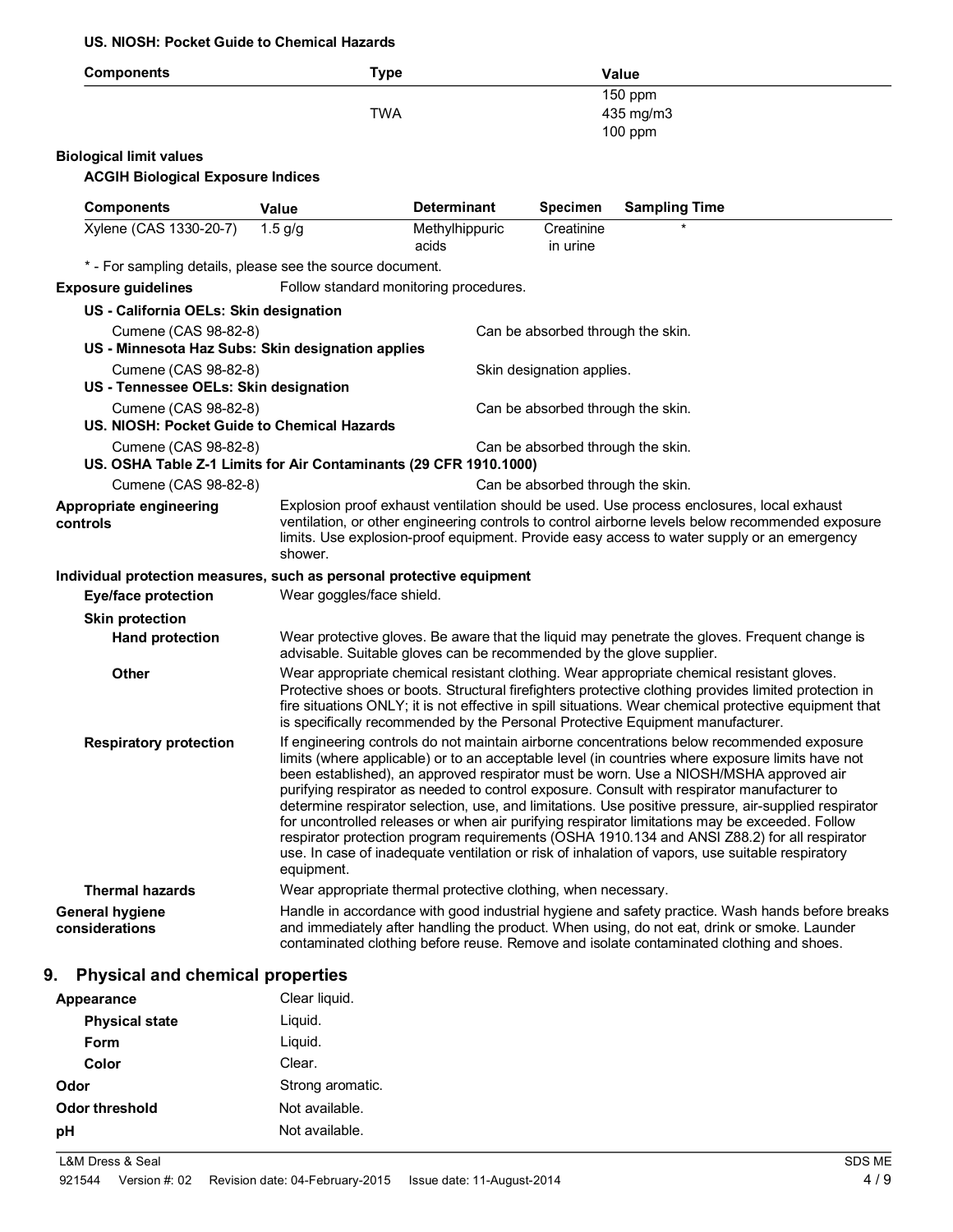| Melting point/freezing point                      | Not applicable.                                     |
|---------------------------------------------------|-----------------------------------------------------|
| Initial boiling point and boiling<br>range        | 326 °F (163.33 °C)                                  |
| <b>Flash point</b>                                | 108.0 $\degree$ F (42.2 $\degree$ C) Tag Closed Cup |
| <b>Evaporation rate</b>                           | Not applicable.                                     |
| Flammability (solid, gas)                         | Not applicable.                                     |
| Upper/lower flammability or explosive limits      |                                                     |
| <b>Flammability limit - lower</b><br>$(\% )$      | 1 $%$                                               |
| <b>Flammability limit - upper</b><br>$(\% )$      | $6\%$                                               |
| <b>Explosive limit - lower (%)</b>                | Not available.                                      |
| Explosive limit - upper (%)                       | Not available.                                      |
| Vapor pressure                                    | 3.55 mm Hq                                          |
| <b>Vapor density</b>                              | $4.71$ (air=1)                                      |
| <b>Relative density</b>                           | 0.88                                                |
| Solubility(ies)                                   |                                                     |
| Solubility (water)                                | Insoluble in water.                                 |
| <b>Partition coefficient</b><br>(n-octanol/water) | Not available.                                      |
| <b>Auto-ignition temperature</b>                  | Not available.                                      |
| Decomposition temperature                         | Not available.                                      |
| <b>Viscosity</b>                                  | Not available.                                      |

# **10. Stability and reactivity**

| <b>Reactivity</b>                            | The product is stable and non-reactive under normal conditions of use, storage and transport. |
|----------------------------------------------|-----------------------------------------------------------------------------------------------|
| <b>Chemical stability</b>                    | Risk of ignition. Stable at normal conditions.                                                |
| Possibility of hazardous<br><b>reactions</b> | Hazardous polymerization does not occur.                                                      |
| <b>Conditions to avoid</b>                   | Heat, flames and sparks.                                                                      |
| Incompatible materials                       | Strong oxidizing agents. Strong acids. Strong bases.                                          |
| <b>Hazardous decomposition</b><br>products   | Carbon monoxide. Carbon dioxide. Sulfur oxides. Nitrogen oxides. Hydrocarbons.                |

# **11. Toxicological information**

#### **Information on likely routes of exposure**

| <b>Inhalation</b>                                                                  | May cause respiratory irritation.                                                                                  |
|------------------------------------------------------------------------------------|--------------------------------------------------------------------------------------------------------------------|
| <b>Skin contact</b>                                                                | Causes skin irritation.                                                                                            |
| Eye contact                                                                        | Causes serious eye irritation.                                                                                     |
| Ingestion                                                                          | Ingestion may cause irritation and malaise.                                                                        |
| Symptoms related to the<br>physical, chemical and<br>toxicological characteristics | Irritating to eyes, respiratory system and skin. Irritation of nose and throat. Irritating to mucous<br>membranes. |

### **Information on toxicological effects**

| <b>Acute toxicity</b> | May cause discomfort if swallowed.<br><b>Species</b><br><b>Test Results</b> |                        |  |
|-----------------------|-----------------------------------------------------------------------------|------------------------|--|
| <b>Components</b>     |                                                                             |                        |  |
| Cumene (CAS 98-82-8)  |                                                                             |                        |  |
| Acute                 |                                                                             |                        |  |
| Dermal                |                                                                             |                        |  |
| LD50                  | Rabbit                                                                      | > 3160 mg/kg, 24 Hours |  |
| Inhalation            |                                                                             |                        |  |
| LC50                  | Rat                                                                         | 8000 ppm, 4 Hours      |  |
|                       |                                                                             |                        |  |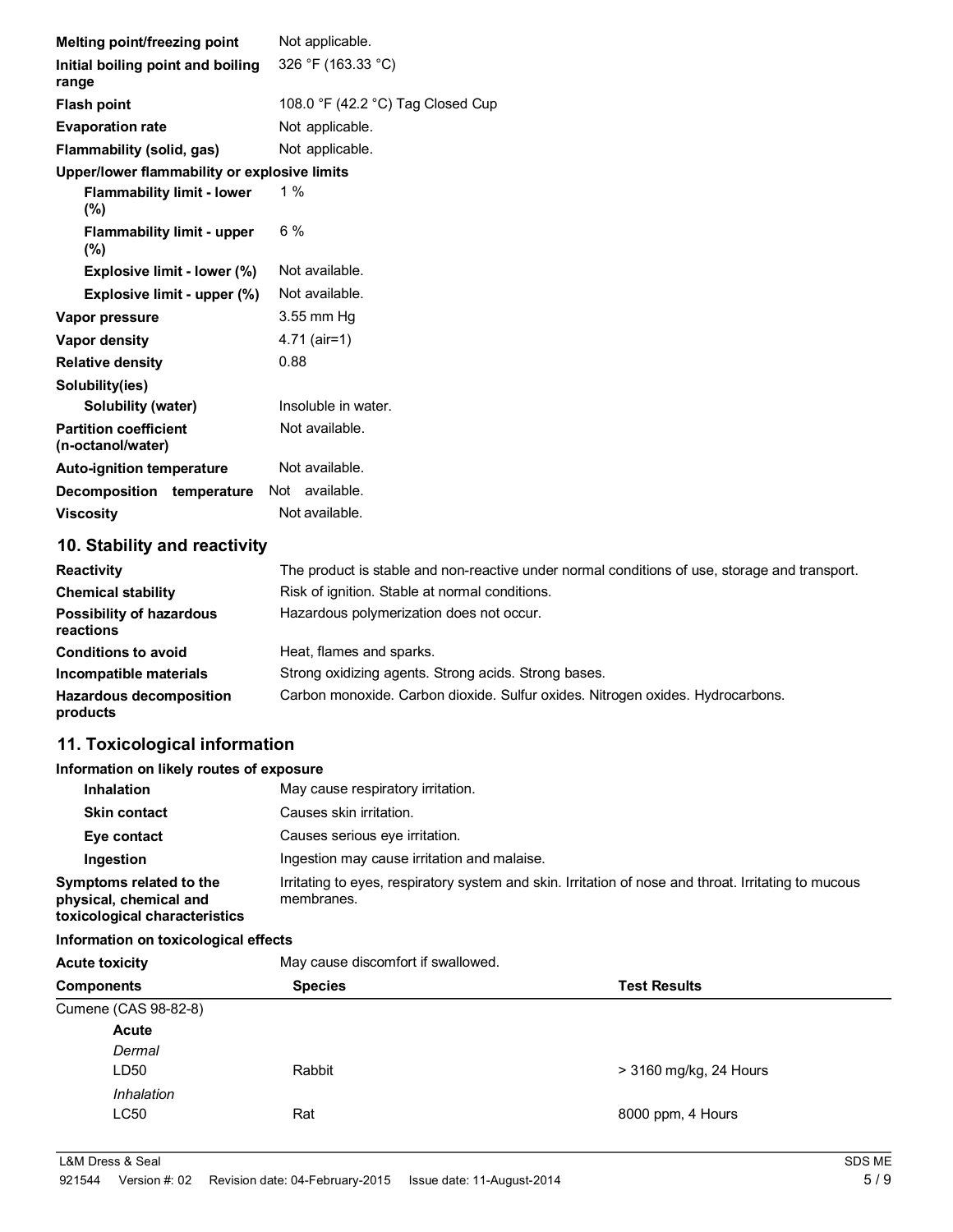| <b>Components</b>                                           | <b>Species</b>                                                                                                            |                                     | <b>Test Results</b> |
|-------------------------------------------------------------|---------------------------------------------------------------------------------------------------------------------------|-------------------------------------|---------------------|
| Oral                                                        |                                                                                                                           |                                     |                     |
| LD50                                                        | Rat                                                                                                                       |                                     | 2910 mg/kg          |
| Solvent naphtha (petroleum), medium aliph. (CAS 64742-88-7) |                                                                                                                           |                                     |                     |
| <b>Acute</b>                                                |                                                                                                                           |                                     |                     |
| Dermal                                                      |                                                                                                                           |                                     |                     |
| LD50                                                        | Rabbit                                                                                                                    |                                     | > 2000 mg/kg        |
| Oral                                                        |                                                                                                                           |                                     |                     |
| LD50                                                        | Rat                                                                                                                       |                                     | > 5000 mg/kg        |
| <b>Skin corrosion/irritation</b>                            | Causes skin irritation.                                                                                                   |                                     |                     |
| Serious eye damage/eye<br>irritation                        | Causes serious eye irritation.                                                                                            |                                     |                     |
| Respiratory or skin sensitization                           |                                                                                                                           |                                     |                     |
| <b>Respiratory sensitization</b>                            | Not classified.                                                                                                           |                                     |                     |
| <b>Skin sensitization</b>                                   | May cause allergic skin reaction.                                                                                         |                                     |                     |
| <b>Germ cell mutagenicity</b>                               | Not classified.                                                                                                           |                                     |                     |
| Carcinogenicity                                             | Not classified.                                                                                                           |                                     |                     |
| IARC Monographs. Overall Evaluation of Carcinogenicity      |                                                                                                                           |                                     |                     |
| Cumene (CAS 98-82-8)                                        |                                                                                                                           | 2B Possibly carcinogenic to humans. |                     |
| Xylene (CAS 1330-20-7)                                      | 3 Not classifiable as to carcinogenicity to humans.                                                                       |                                     |                     |
| Not listed.                                                 | OSHA Specifically Regulated Substances (29 CFR 1910.1001-1050)                                                            |                                     |                     |
| <b>Reproductive toxicity</b>                                | Not classified.                                                                                                           |                                     |                     |
|                                                             |                                                                                                                           |                                     |                     |
| Specific target organ toxicity -<br>single exposure         | May cause respiratory irritation.                                                                                         |                                     |                     |
| Specific target organ toxicity -<br>repeated exposure       | May cause damage to organs (Central Nervous System, Lung) through prolonged or repeated<br>exposure.                      |                                     |                     |
| <b>Aspiration hazard</b>                                    | May be fatal if swallowed and enters airways.                                                                             |                                     |                     |
| <b>Further information</b>                                  | Droplets of the product aspirated into the lungs through ingestion or vomiting may cause a serious<br>chemical pneumonia. |                                     |                     |
| 12. Ecological information                                  |                                                                                                                           |                                     |                     |
| <b>Ecotoxicity</b>                                          | Toxic to aquatic life with long lasting effects.                                                                          |                                     |                     |

| <b>Components</b>                                           |             | <b>Species</b>                                                  | <b>Test Results</b>           |
|-------------------------------------------------------------|-------------|-----------------------------------------------------------------|-------------------------------|
| 1,2,4-Trimethylbenzene (CAS 95-63-6)                        |             |                                                                 |                               |
| <b>Aquatic</b>                                              |             |                                                                 |                               |
| <b>Fish</b>                                                 | <b>LC50</b> | Fathead minnow (Pimephales promelas) 7.19 - 8.28 mg/l, 96 hours |                               |
| Cumene (CAS 98-82-8)                                        |             |                                                                 |                               |
| <b>Aquatic</b>                                              |             |                                                                 |                               |
| Fish                                                        | LC50        | Rainbow trout, donaldson trout<br>(Oncorhynchus mykiss)         | $2.7 \text{ mg/l}$ , 96 hours |
| Hydroxyphenyl - benzotriazole derivatives (CAS 104810-48-2) |             |                                                                 |                               |
| <b>Aquatic</b>                                              |             |                                                                 |                               |
| Acute                                                       |             |                                                                 |                               |
| Algae                                                       | EC50        | Algae                                                           | $> 9$ mg/l, 72 hours          |
| Crustacea                                                   | <b>EC50</b> | Daphnia magna                                                   | 4 mg/l, 48 hours              |
| <b>Fish</b>                                                 | <b>LC50</b> | Oncorhynchus masou ishikawae                                    | 2.8 mg/l, 96 hours            |
| Hydroxyphenyl-benzotriazole derivatives (CAS 104810-47-1)   |             |                                                                 |                               |
| <b>Aquatic</b>                                              |             |                                                                 |                               |
| Acute                                                       |             |                                                                 |                               |
| Algae                                                       | EC50        | Algae                                                           | $> 9$ mg/l, 72 hours          |
| Crustacea                                                   | EC50        | Daphnia magna                                                   | 4 mg/l, 48 hours              |
|                                                             |             |                                                                 |                               |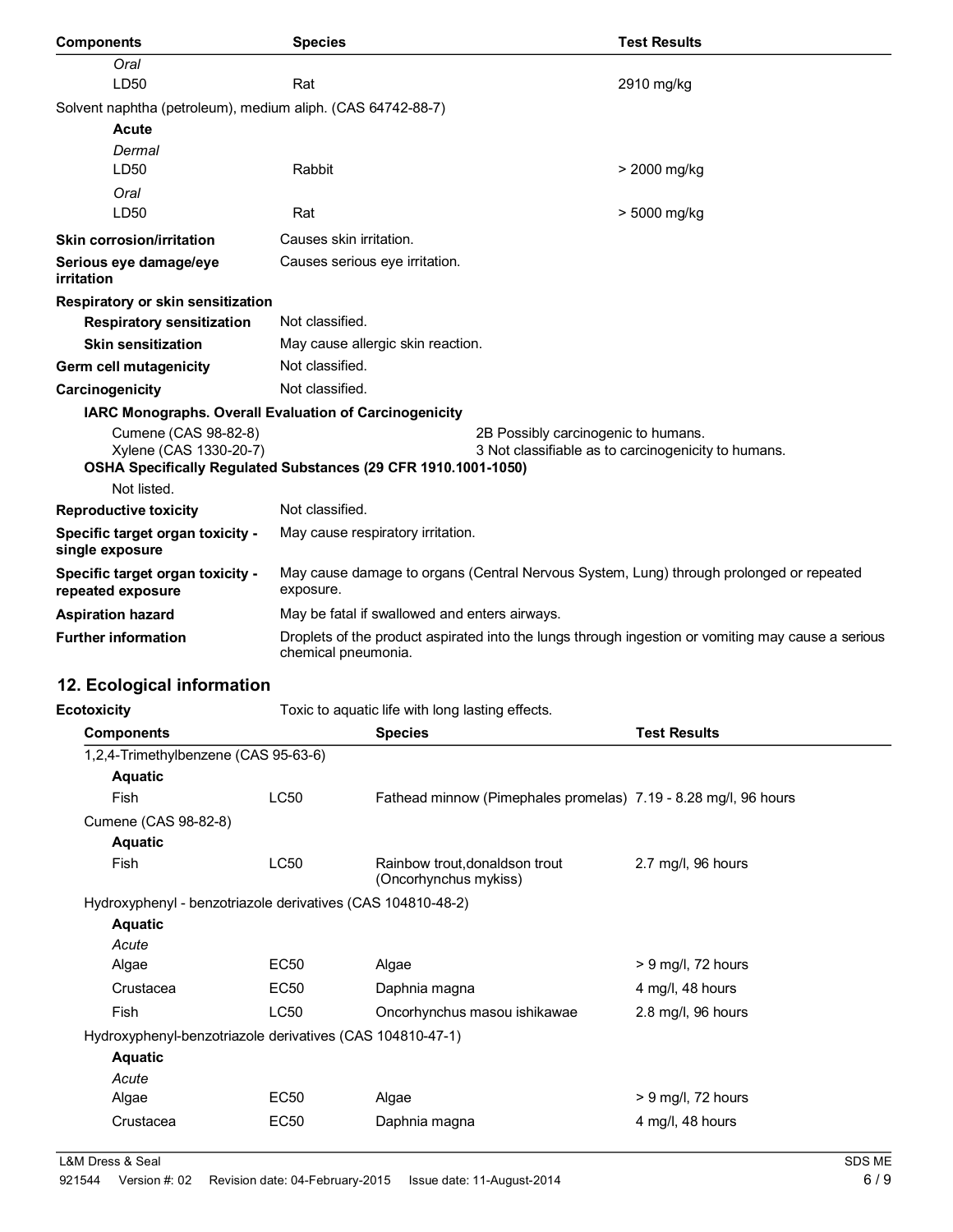| <b>Components</b>                                             |                                                            | <b>Species</b>               | <b>Test Results</b> |
|---------------------------------------------------------------|------------------------------------------------------------|------------------------------|---------------------|
| Fish                                                          | LC50                                                       | Oncorhynchus masou ishikawae | 2.8 mg/l, 96 hours  |
| Solvent naphtha (pertroleum), light aromatic (CAS 64742-95-6) |                                                            |                              |                     |
| <b>Aquatic</b>                                                |                                                            |                              |                     |
| Acute                                                         |                                                            |                              |                     |
| Crustacea                                                     | EL <sub>50</sub>                                           | Daphnia                      | 4.5 mg/l, 48 hours  |
| Fish                                                          | LL50                                                       | Oncorhynchus mykiss          | 10 mg/l, 96 hours   |
| Persistence and degradability                                 | No data is available on the degradability of this product. |                              |                     |
| <b>Bioaccumulative potential</b>                              | No data available for this product.                        |                              |                     |
| <b>Mobility in soil</b>                                       | No data available.                                         |                              |                     |
| <b>Mobility in general</b>                                    | The product is insoluble in water.                         |                              |                     |
| Other adverse effects                                         | No data available.                                         |                              |                     |

# **13. Disposal considerations**

| <b>Disposal instructions</b>             | Dispose of this material and its container at hazardous or special waste collection point. Do not<br>incinerate sealed containers. Do not allow this material to drain into sewers/water supplies.<br>Dispose in accordance with all applicable regulations. |
|------------------------------------------|--------------------------------------------------------------------------------------------------------------------------------------------------------------------------------------------------------------------------------------------------------------|
| Hazardous waste code                     | Waste codes should be assigned by the user based on the application for which the product was<br>used.                                                                                                                                                       |
| Waste from residues / unused<br>products | Dispose of in accordance with local regulations.                                                                                                                                                                                                             |
| Contaminated packaging                   | Dispose of in accordance with local requlations. Empty containers should be taken to an approved<br>waste handling site for recycling or disposal.                                                                                                           |

# **14. Transport information**

| <b>DOT</b>       |                                             |                                                                                                      |
|------------------|---------------------------------------------|------------------------------------------------------------------------------------------------------|
| <b>UN number</b> |                                             | <b>UN1268</b>                                                                                        |
|                  | UN proper shipping name                     | Petroleum distillates, n.o.s. or Petroleum products, n.o.s.                                          |
|                  | <b>Transport hazard class(es)</b>           |                                                                                                      |
|                  | <b>Class</b>                                | 3                                                                                                    |
|                  | <b>Subsidiary risk</b>                      |                                                                                                      |
|                  | Label(s)                                    | 3                                                                                                    |
|                  | Packing group                               | Ш                                                                                                    |
|                  | <b>Environmental hazards</b>                |                                                                                                      |
|                  | <b>Marine pollutant</b>                     | Yes                                                                                                  |
|                  |                                             | Special precautions for user Read safety instructions, SDS and emergency procedures before handling. |
|                  | <b>Special provisions</b>                   | 144, B1, IB3, T4, TP1, TP29                                                                          |
|                  | <b>Packaging exceptions</b>                 | 150                                                                                                  |
|                  | Packaging non bulk                          | 203                                                                                                  |
|                  | Packaging bulk                              | 242                                                                                                  |
| <b>IATA</b>      |                                             |                                                                                                      |
| <b>UN number</b> |                                             | <b>UN1268</b>                                                                                        |
|                  | UN proper shipping name                     | Petroleum distillates, n.o.s. or Petroleum products, n.o.s.                                          |
|                  | <b>Transport hazard class(es)</b>           |                                                                                                      |
|                  | <b>Class</b>                                | 3                                                                                                    |
|                  | <b>Subsidiary risk</b>                      |                                                                                                      |
|                  | Label(s)                                    | 3                                                                                                    |
|                  | Packing group                               | Ш                                                                                                    |
|                  | <b>Environmental hazards</b>                | Yes                                                                                                  |
| <b>ERG Code</b>  |                                             | 3L                                                                                                   |
|                  | Special precautions for user Not available. |                                                                                                      |
| <b>IMDG</b>      |                                             |                                                                                                      |
| <b>UN number</b> |                                             | <b>UN1268</b>                                                                                        |
|                  | UN proper shipping name                     | Petroleum distillates, n.o.s. or Petroleum products, n.o.s.                                          |
|                  | <b>Transport hazard class(es)</b>           |                                                                                                      |
|                  | <b>Class</b>                                | 3                                                                                                    |
|                  | <b>Subsidiary risk</b>                      |                                                                                                      |
|                  | Label(s)                                    | 3                                                                                                    |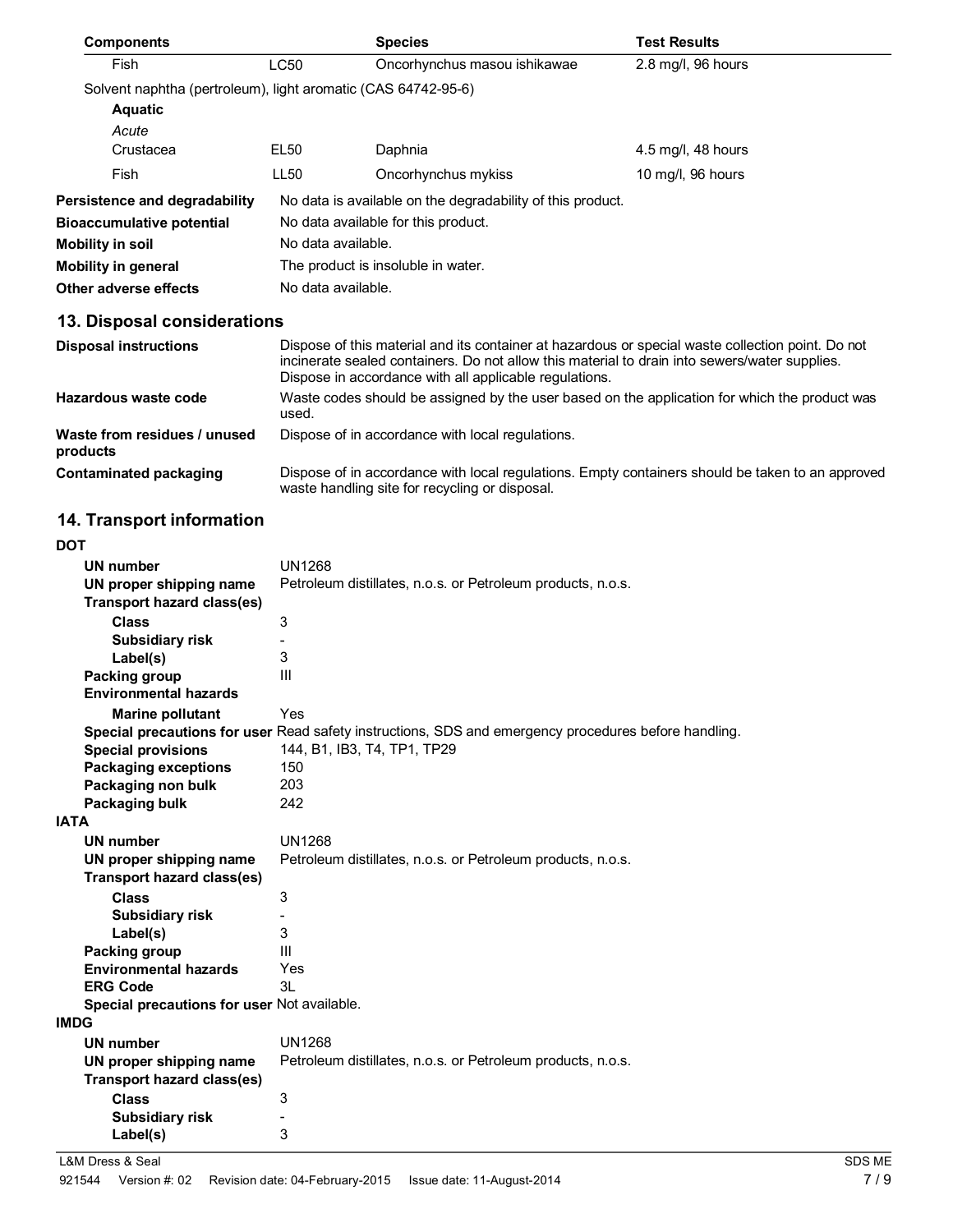| Packing group                                                                                                                                                                          | Ш                                                                                                                     |                      |                                                                                                |
|----------------------------------------------------------------------------------------------------------------------------------------------------------------------------------------|-----------------------------------------------------------------------------------------------------------------------|----------------------|------------------------------------------------------------------------------------------------|
| <b>Environmental hazards</b>                                                                                                                                                           |                                                                                                                       |                      |                                                                                                |
| <b>Marine pollutant</b>                                                                                                                                                                | Yes                                                                                                                   |                      |                                                                                                |
| <b>EmS</b>                                                                                                                                                                             | $F-E$ , S-E                                                                                                           |                      |                                                                                                |
| Special precautions for user Read safety instructions, SDS and emergency procedures before handling.<br>Transport in bulk according to<br>Annex II of MARPOL 73/78 and<br>the IBC Code | Not available.                                                                                                        |                      |                                                                                                |
| <b>General information</b>                                                                                                                                                             | IATA classification is not relevant as the material is not transported by air.                                        |                      |                                                                                                |
| 15. Regulatory information                                                                                                                                                             |                                                                                                                       |                      |                                                                                                |
| <b>US federal regulations</b>                                                                                                                                                          | Standard, 29 CFR 1910.1200.<br>All components are on the U.S. EPA TSCA Inventory List.                                |                      | This product is a "Hazardous Chemical" as defined by the OSHA Hazard Communication             |
| TSCA Section 12(b) Export Notification (40 CFR 707, Subpt. D)                                                                                                                          |                                                                                                                       |                      |                                                                                                |
| Not regulated.<br>OSHA Specifically Regulated Substances (29 CFR 1910.1001-1050)                                                                                                       |                                                                                                                       |                      |                                                                                                |
| Not listed.<br><b>CERCLA Hazardous Substance List (40 CFR 302.4)</b>                                                                                                                   |                                                                                                                       |                      |                                                                                                |
| Cumene (CAS 98-82-8)                                                                                                                                                                   |                                                                                                                       | <b>LISTED</b>        |                                                                                                |
| Xylene (CAS 1330-20-7)                                                                                                                                                                 |                                                                                                                       | <b>LISTED</b>        |                                                                                                |
| Superfund Amendments and Reauthorization Act of 1986 (SARA)                                                                                                                            |                                                                                                                       |                      |                                                                                                |
| <b>Hazard categories</b>                                                                                                                                                               | Immediate Hazard - Yes<br>Delayed Hazard - Yes<br>Fire Hazard - Yes<br>Pressure Hazard - No<br>Reactivity Hazard - No |                      |                                                                                                |
| SARA 302 Extremely hazardous substance<br>Not listed.                                                                                                                                  |                                                                                                                       |                      |                                                                                                |
| SARA 311/312 Hazardous<br>chemical                                                                                                                                                     | Yes                                                                                                                   |                      |                                                                                                |
| SARA 313 (TRI reporting)                                                                                                                                                               |                                                                                                                       |                      |                                                                                                |
| <b>Chemical name</b>                                                                                                                                                                   |                                                                                                                       | <b>CAS number</b>    | % by wt.                                                                                       |
| 1,2,4-Trimethylbenzene<br>Xylene                                                                                                                                                       |                                                                                                                       | 95-63-6<br>1330-20-7 | $20 - 23$<br>$1 - 3$                                                                           |
| Other federal regulations                                                                                                                                                              |                                                                                                                       |                      |                                                                                                |
| Clean Air Act (CAA) Section 112 Hazardous Air Pollutants (HAPs) List                                                                                                                   |                                                                                                                       |                      |                                                                                                |
| Cumene (CAS 98-82-8)<br>Xylene (CAS 1330-20-7)<br>Clean Air Act (CAA) Section 112(r) Accidental Release Prevention (40 CFR 68.130)                                                     |                                                                                                                       |                      |                                                                                                |
| Not regulated.                                                                                                                                                                         |                                                                                                                       |                      |                                                                                                |
| <b>Safe Drinking Water Act</b><br>(SDWA)                                                                                                                                               | Not regulated.                                                                                                        |                      |                                                                                                |
| US state regulations                                                                                                                                                                   | birth defects or other reproductive harm.                                                                             |                      | WARNING: This product contains a chemical known to the State of California to cause cancer and |
| US. Massachusetts RTK - Substance List                                                                                                                                                 |                                                                                                                       |                      |                                                                                                |
| 1,2,4-Trimethylbenzene (CAS 95-63-6)<br>Cumene (CAS 98-82-8)<br>Xylene (CAS 1330-20-7)                                                                                                 |                                                                                                                       |                      |                                                                                                |
|                                                                                                                                                                                        | US. New Jersey Worker and Community Right-to-Know Act                                                                 |                      |                                                                                                |
| 1,2,4-Trimethylbenzene (CAS 95-63-6)<br>Cumene (CAS 98-82-8)<br>Xylene (CAS 1330-20-7)                                                                                                 |                                                                                                                       |                      |                                                                                                |
|                                                                                                                                                                                        | US. Pennsylvania Worker and Community Right-to-Know Law                                                               |                      |                                                                                                |
| 1,2,4-Trimethylbenzene (CAS 95-63-6)<br>Cumene (CAS 98-82-8)<br>Xylene (CAS 1330-20-7)                                                                                                 |                                                                                                                       |                      |                                                                                                |